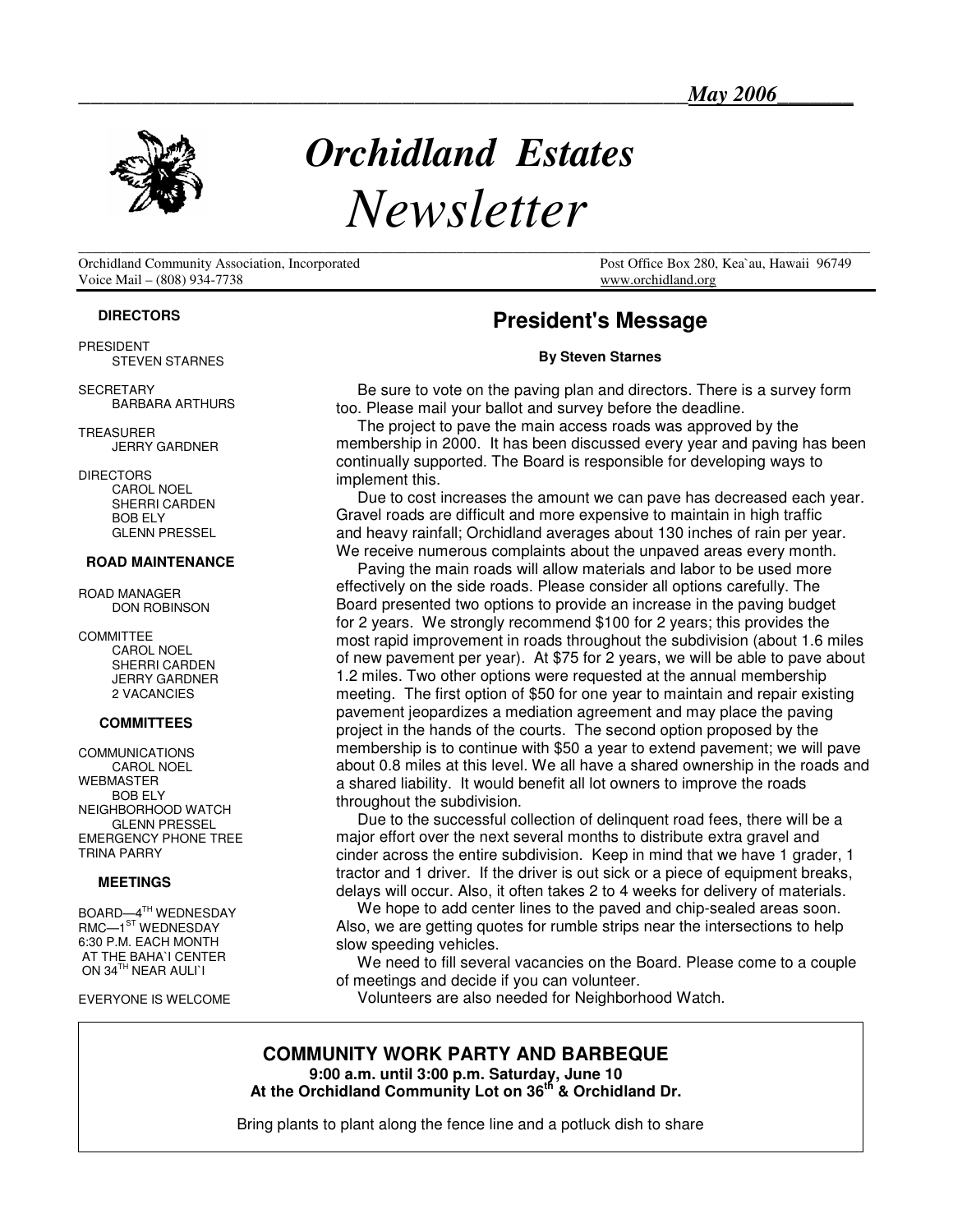#### **Neighborhood Watch**

 We are pleased to announce that the first Neighborhood Watch meeting will be on Wednesday June  $14<sup>th</sup>$  at 6:30 p.m. We will be meeting at the Baha'i Center, 11 3723 34<sup>th</sup> Ave. It is on the Auli'i end of  $34<sup>th</sup>$ . Please mark this on your calendar and plan to attend. The meeting will cover what we can all do to make this a safer neighborhood. We will have as special guests Lieutenant Sanborn and Officer Taka from the Community Policing Project, and they will share the importance and value of Neighborhood Watch programs as well as answer questions about what you can do to make a difference here in Orchidland. They will clear up how to use them effectively to decrease crime and what information you can provide them so that we may have a successful partnership with the County Police.

 You will also be given some incident report forms so we can begin tracking and then decreasing incidents of speeding, threatening dogs, ATV's, trash dumping and drug houses. In the neighboring subdivisions that have Neighborhood Watch programs they have dramatically decreased the amount of illegal activity.

 Neighborhood Watch members are not police or vigilantes; we are the eyes and ears of the police, who need our help. Orchidland needs our help. Please attend and become a part of this vital service for our community. Call Glenn Pressel at 987-6078 for more information.

#### **Cell Tower Update**

 Verizon and Cingular made a presentation at the April 26, 2006 Board of Director's meeting. They propose to file a joint special permit application about the end of May. The tower is to be built on the Church on a Sure Foundation property along Highway 130. The Board of Directors has no plans to oppose the application.

### **Samoan Church Update**

 The church has agreed to put their special permit application and associated contested case on hold while OLCA Director Glenn Pressel assists them in locating a more suitable piece of property.

## **Interim Plan Amendments**

 This is a big deal for Orchidland! Basically, the Planning Department is proposing to change the zoning of sizable chunks of Orchidland along Ainaloa Boulevard and Orchidland Drive to Medium Density Urban. If approved, it will probably result in the rapid development of a strip mall in each of these two areas. OLCA has vigorously opposed these changes, and as of this writing it appears that the proposal may be withdrawn.

#### **Collections Update**

 The effort to collect delinquent fees is paying off! To date we have commitments on over \$200,000, with most of that actually in the bank. Remember, the membership voted in 2002 to give the Board the power to use foreclosure as a collection tool. We have used it carefully and to good effect. All of our collection is done by an OLCA volunteer under the guidance of an attorney. We get 100% of the money collected. Foreclosure is not even an issue unless a lot owner is about 10 years or over \$1,000 delinquent. That seems like a reasonable approach to the Board.

 There has been some scurrilous reporting of our foreclosure actions in the Tribune-Herald and in the Puna News. In fact, it goes beyond tabloid journalism – it is just dishonest reporting. We expect higher standards from our local newspapers. It also appears that the politician, Brian Jordan, is trying to get some free press coverage at the expense of Orchidland. Keep that in mind when it comes time to vote.

## **Chat Room**

Ted Coombs has created a "blog" that will allow members of the community to share their ideas, feelings and thoughts with each other. The Web site is:

http://orchidlandcommunity.blogspot.com/

You can easily add to this blog by sending an email to: orchidland.community@blogger.com Your email will automatically be added to the blog.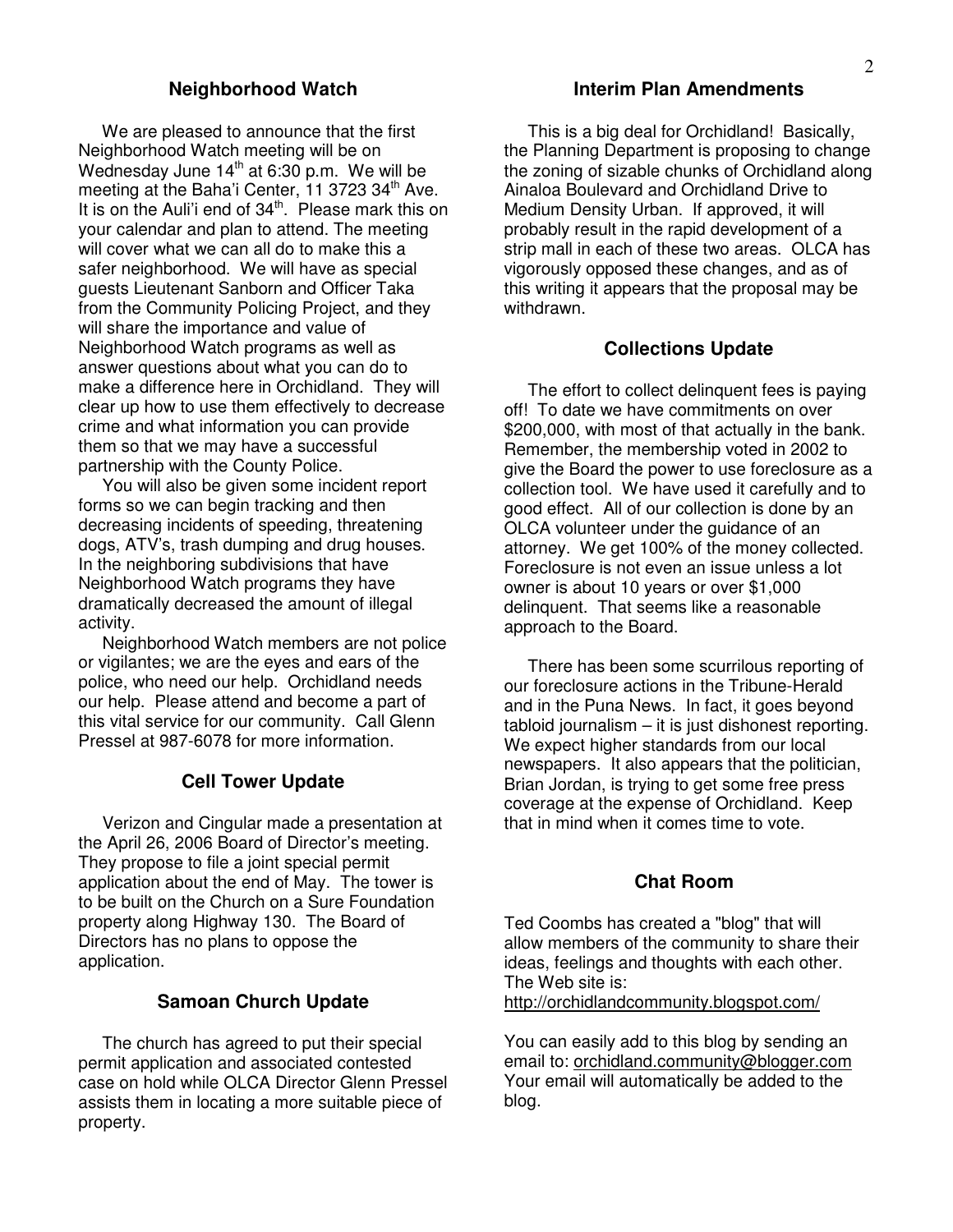## **Ballot**

TMK(s): \_\_\_\_\_\_\_\_\_\_\_\_\_\_\_\_\_\_\_\_\_\_\_\_\_\_\_\_\_\_\_\_\_\_\_\_\_\_\_\_\_\_\_\_\_\_\_\_\_\_\_\_\_\_\_\_

Please list your TMK(s) to verify that this ballot is from a qualified member. **LWV please note:** Each vote will be multiplied by the number of qualified lots.

## Paving

Vote for **1** of the following **paving** options by placing a √ in the appropriate □:

- □ \$50 per year, to be used exclusively to maintain existing paving (both chipseal and asphalt)
- □ \$50 per year, to continue with the current paving rotation (Orchidland Dr. and Auli`i are next)
- $\square$  \$75 per year for two years to pave: Orchidland Dr. between 39<sup>th</sup> and 40<sup>th</sup>, Auli`i between 38<sup>th</sup> and 39<sup>th</sup>, Pohaku Dr. between 39<sup>th</sup> and 40<sup>th</sup>, 40<sup>th</sup> Ave. from existing paving to Pohaku Dr., Ilima St. between  $35<sup>th</sup>$  and  $36<sup>th</sup>$ , and Laniuma between  $39<sup>th</sup>$  and  $40<sup>th</sup>$
- $\Box$  \$100 per year for two years to pave: Orchidland Dr. between 39<sup>th</sup> and 41<sup>st</sup>, Auli`i between 38<sup>th</sup> and 40<sup>th</sup>, Pohaku Dr. between 39<sup>th</sup> and 40<sup>th</sup>, 40<sup>th</sup> Ave. from existing paving to Pohaku Dr., Ilima St. between 35<sup>th</sup> and 37<sup>th</sup>, and Laniuma between 39<sup>th</sup> and  $40^{\text{th}}$

## Candidates for Board of Directors

There are five vacancies. Bob Ely is our current Webmaster and Collections chair; Glenn Pressel is our new Neighborhood Watch chair.

- Yes No
- □ □ Bob Ely
- □ □ Glenn Pressel
- □ □ Dave Seawater
- □ □ Glenn Gray

**Ballots must be received by June 23, 2006. Please send your ballot to: League of Women Voters, P.O. Box 665, Hilo, Hawaii 96721**  [You may send the questionnaire with your ballot]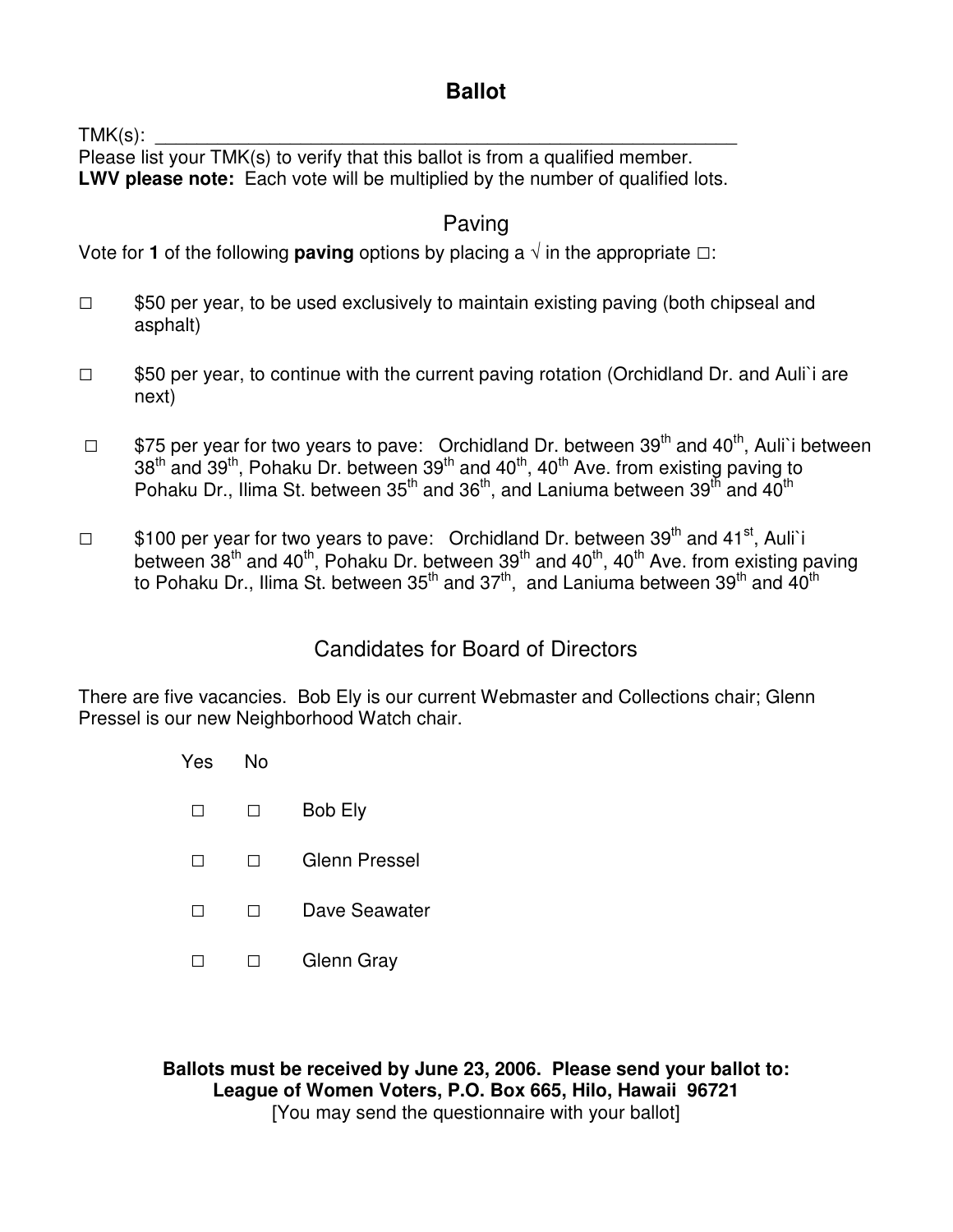## THIS PAGE INTENTIONALLY BLANK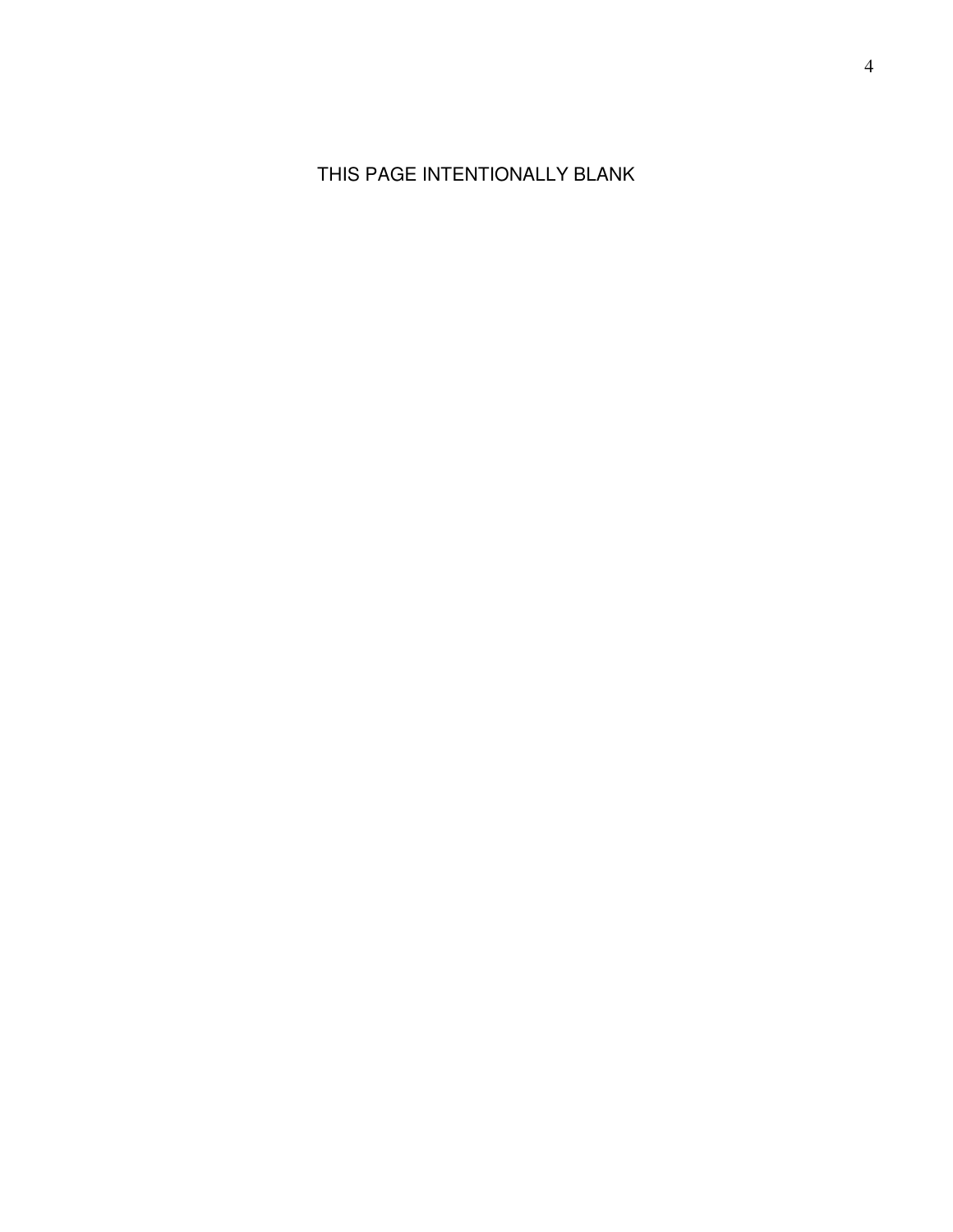## **Please fill out this questionnaire and mail it along with your ballot, or mail to: OLCA, P. O. Box 280, Kea`au, Hawaii 96749.**

# *Junk Cars*

If you want to report junk cars along the road or that have accumulated inside lot boundaries (junkyards), fill in this form. The plan is to make a consolidated report to the County and then pester them until something gets done.

| Location                                                      |
|---------------------------------------------------------------|
| (Example: Aulii midway between 37th and $38th$ on mauka side) |
| Description                                                   |
|                                                               |

| (Example: 2 burned out hulks back in the brush) |                     |                     |
|-------------------------------------------------|---------------------|---------------------|
| Nearest TMK, if known                           | Located on the road | inside the property |

# *Poll Questions*

At the April 29, 2006 General Membership meeting there was a clear indication that some of the lot owners wanted to preserve the "rural atmosphere" at all cost, even to the extent of not paving more roads. This outcry brings up the legitimate question of how the broader spectrum of lot owners feel, not just those that live here and could attend the meeting.

Below is a list of questions that might help the Board determine how folks really feel:

| 1. Do not do any more paving. Simply maintain the roads as they are.             | Agree /Disagree  |
|----------------------------------------------------------------------------------|------------------|
| 2. Continue the paving in increments as funds become available.                  | Agree_/Disagree_ |
| 3. Get the main roads paved sooner even if a temporary fee increase is required. | Agree /Disagree  |
| 4. Use existing County regulations to force cleanup of unsightly lots.           | Agree /Disagree  |
| 5. Try to stop any further commercial development within the subdivision.        | Agree /Disagree  |
| 6.** Borrow money and pave all the main and side roads.                          | Agree /Disagree  |
| 7.** Build a community center with office, meeting area and playground.          | Agree_/Disagree_ |
| 8.** Develop some covenants, codes and restrictions (rooster farms, shacks, ???) | Agree /Disagree  |
| 9.** Make Orchidland a restricted, gated community.                              | Agree /Disagree  |
| ** May not be possible for legal or financial reasons                            |                  |

# *Volunteer*

If you would like to participate and have some input into the direction Orchidland is moving, please volunteer. In addition to serving on the Board, there are all sorts of jobs that need to be done. Yes, I would like to get involved. Please give me a call.

Name Phone

# *Email Registration*

If you would like to receive Orchidland information by email fill in the blanks below. [We promise not to sell your information or use it for any purpose other than Orchidland business.]

| Name | المتحد والمتعاري<br>address<br>r imail ش |  | TM <i>IV</i> |  |
|------|------------------------------------------|--|--------------|--|
|------|------------------------------------------|--|--------------|--|